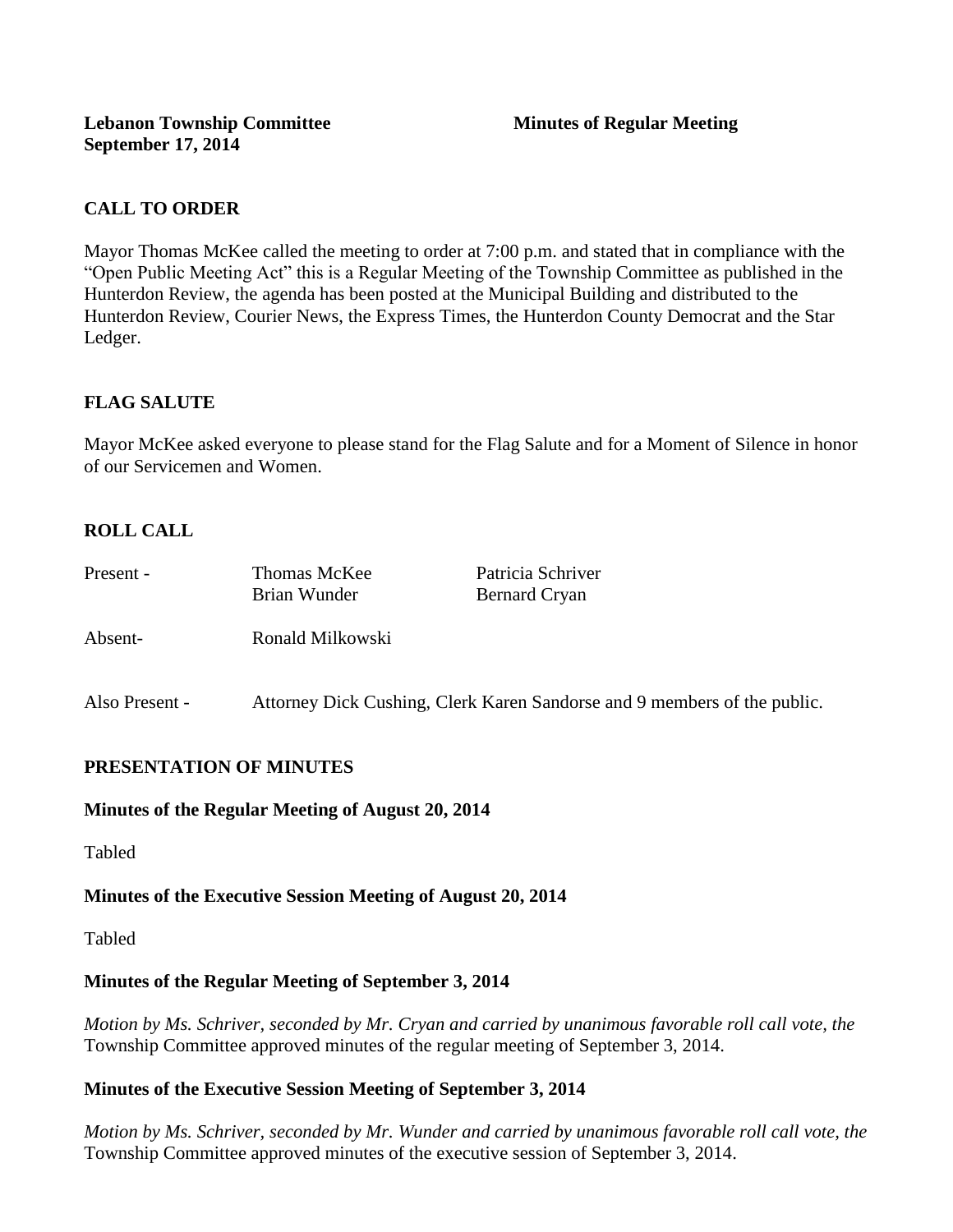LTCM 09/17/2014 Page 2 of 9

### **PUBLIC COMMENTS – for agenda items only.**

*Motion by Mr. Cryan, seconded by Ms. Schriver and carried by unanimous favorable roll call vote, the* Township Committee opened the public comment portion of the meeting.

Mr. John Schembari has two pieces of property along Old Spruce Run Turnpike Road, one of which is where he operates the Gem Vac business. He has been at the location for approximately 30 years. Mr. Schembari informed the Committee that he feels that it would be a detriment to those who own property along Old Spruce Run Turnpike Road if the Township were to take away snowing plowing and maintenance services. Mr. Schembari read a letter that he wrote to the Township Committee which listed questions and concerns that he has with regard to the Township not continuing to plow or maintain the roadway.

Mr. Schembari stated that according to his survey his property ends on Old Spruce Run Turnpike Road.

*Motion by Ms. Schriver, seconded by Mr. Wunder and carried by unanimous favorable roll call vote, the* Township Committee closed the public comment portion of the meeting.

### **ORDINANCE**

### **Ordinance No. 2014-07 – Authorizing the Acceptance of Land Donation of Block 36, Lot 27**

### **Public Hearing**

*Motion by Mr. Wunder, seconded by Mr. Cryan and carried by unanimous favorable roll call vote, the* public hearing for Ordnance No. 2014-07 was open.

Mr. Wunder asked how many acres are being donated to the Township and if Ms. Glass tried to sell or give the land to someone else.

*Motion by Mr. Wunder, seconded by Mr. Cryan and carried by unanimous favorable roll call vote, the* public hearing for Ordinance No. 2014-07 was closed.

*Motion by Ms. Schriver, seconded by Mr. Cryan and carried by favorable roll call vote, the Township* Committee adopted Ordinance No. 2014-07 as written below. AYES: Schriver, McKee, Cryan NAYS: Wunder

## TOWNSHIP OF LEBANON HUNTERDON COUNTY, NEW JERSEY ORDINANCE 2014-07 ORDINANCE AUTHORIZING THE ACCEPTANCE OF LAND DONATION OF BLOCK 36, LOT 27

WHEREAS, Diane Glass, owner of certain property located in the Township of Lebanon (the "Township") and designated as Block 36, Lot 27 on the Tax Map of the Township (the "Property"); and WHEREAS, Diane Glass has offered to donate said Property to the Township; and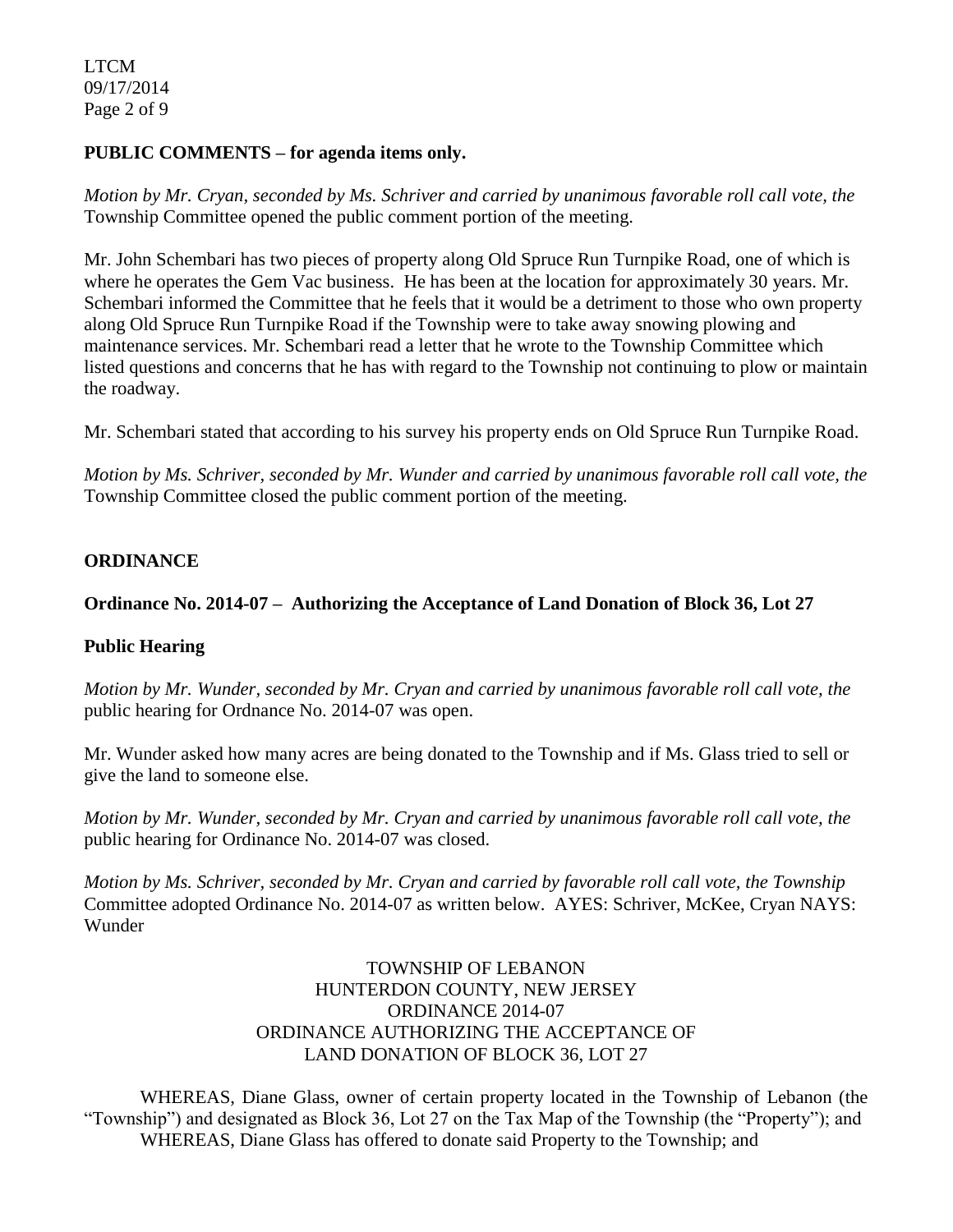LTCM 09/17/2014 Page 3 of 9

WHEREAS, the Township has, after consultation with its legal and engineering professionals, determined that it is in the public interest to accept the donation of Diane Glass; and

WHEREAS, the Township desires to accept the donation of the Property subject to due diligence regarding environmental or any other issues that may affect the Township's acceptance and ownership of the Property; and

WHEREAS, N.J.S.A. 40a:12-1, *et seq.*, the Local Lands and Buildings Law, authorizes municipalities to acquire real property by gift pursuant to a duly adopted ordinance.

NOW, THEREFORE, BE IT ORDAINED by the Mayor and Township Committee of the Township of Lebanon, the County of Hunterdon, as follows:

SECTION 1. The Township hereby accepts the land donation of Block 36, Lot 27 from Diane Glass subject to due diligence regarding environmental or any other issues that may affect the Township's acceptance and ownership of the Property.

SECTION 2. The Mayor and Clerk are hereby authorized to take all action necessary to effectuate the acquisition of the Property.

SECTION 3. All Ordinances or parts of Ordinances inconsistent herewith are repealed as to such inconsistencies.

SECTION 4. If any section, subsection, sentence, clause, phrase or portion of this Ordinance is for any reason held invalid or unconstitutional by any court of competent jurisdiction, such portion shall be deemed a separate, distinct and independent provision, and such holding shall not affect the validity of the remaining portions thereof.

SECTION 5. This Ordinance shall take effect upon final passage and publication according to law.

## **RESOLUTIONS**

### **Resolution No. 63 -2014 - Refund Overpayment of Taxes**

*Motion by Mr. Wunder, seconded by Ms. Schriver and carried by unanimous favorable roll call vote*, *the* Township Committee approved Resolution No. 63-2014 as written below**.** 

## TOWNSHIP OF LEBANON COUNTY OF HUNTERDON STATE OF NEW JERSEY RESOLUTION NO. 63-2014 RETURN OVERPAYMENT TAXES

WHEREAS there has been an overpayment of 2014 taxes for Block 35, lot 67, 25-29 Red Mill Road, assessed to Frank Cerami, and,

WHEREAS this overpayment in the amount of \$1,234.23 has been requested for return by the owner, Frank Cerami,

THEREFORE BE IT RESOLVED that a check be signed by the Mayor, Clerk and Treasurer and this check be mailed to:

> Frank Cerami 20 Bedle Road Hazlet NJ 07730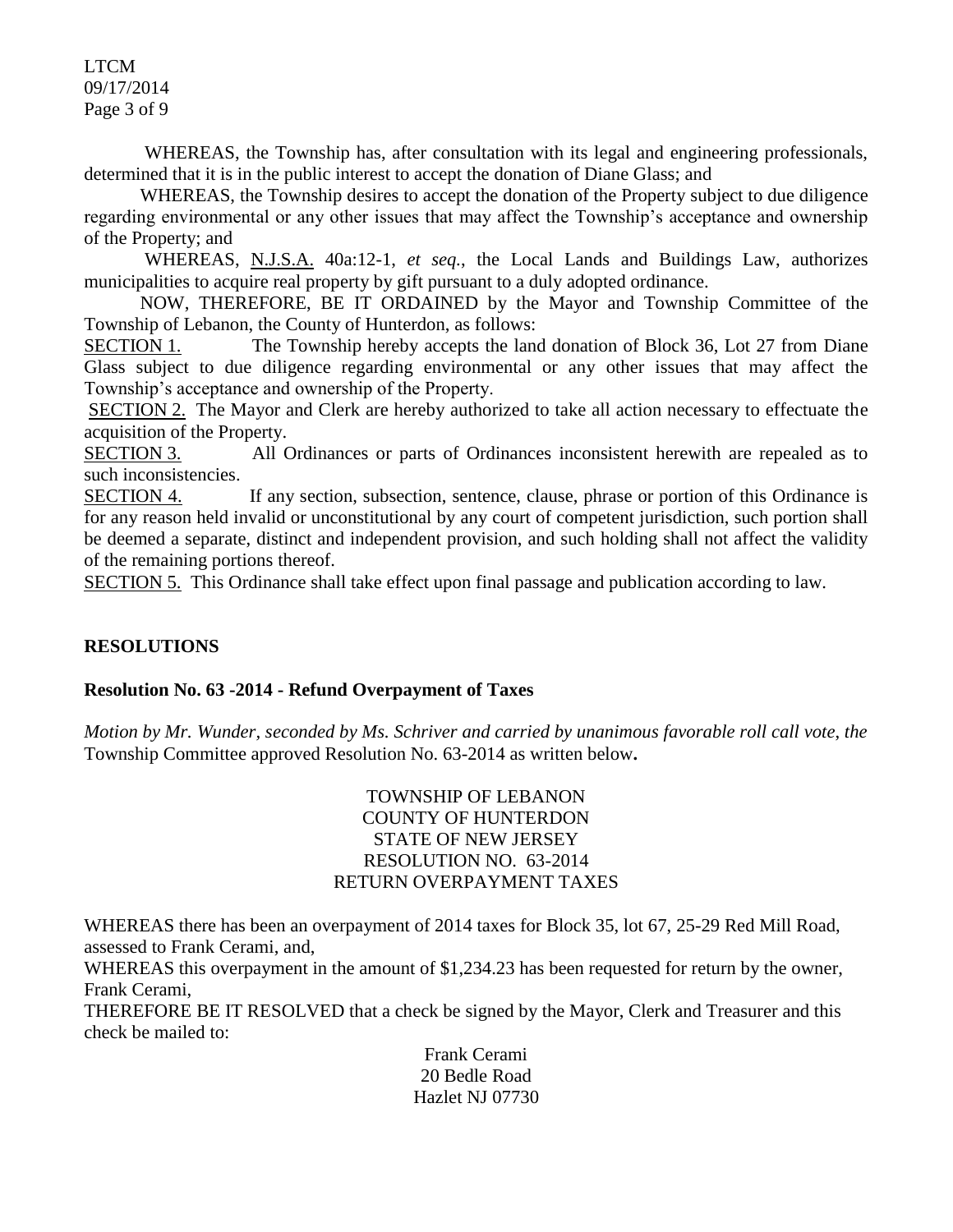LTCM 09/17/2014 Page 4 of 9

### **Resolution No. 64-2014 - Redemption of Tax Sale Certificate**

*Motion by Mr. Wunder, seconded by Ms. Schriver and carried by unanimous favorable roll call vote*, *the* Township Committee approved Resolution No. 64-2014 as written below**.** 

## TOWNSHIP OF LEBANON COUNTY OF HUNTERDON STATE OF NEW JERSEY RESOLUTION NO. 64-2014 REDEMPTION OF TAX SALE CERTIFICATE

WHEREAS the Tax Collector did sell a Tax Sale Certificate #201005 on October 15<sup>th</sup> 2010 to Frank Gallagher, and,

WHEREAS the amount of \$29,035.36 has been collected from Candice Davies, Executrix of the estate of Peter Schroder, first mortgage holder, for redemption of this lien on this property, known as Block 69, Lot 3.03, 9 General Morgan Lane, Lebanon Township, for Tax Sale Certificate #201005, THEREFORE BE IT RESOLVED that the Treasurer be authorized to prepare and the Mayor, Treasurer and Clerk be authorized to sign a check in the amount of \$29,035.36 and that this check be mailed to:

> Frank Galagher 21019 Sunpoint Way Unit 202 Lutz, FL 33558-5151

## **Resolution No. 65-2014 - Retail Consumption License – Ono Rosa**

*Motion by Mr. Cryan, seconded by Ms. Schriver and carried by favorable roll call vote, the Township* Committee approved Resolution No. 65-2014 as written below**.** AYES: Schriver, McKee, Cryan ABSTAIN: Wunder

## TOWNSHIP OF LEBANON COUNTY OF HUNTERDON STATE OF NEW JERSEY RESOLUTION NO. 65-2014 RESOLUTION RENEWING PLENARY RETAIL CONSUMPTION LICENSES

WHEREAS, each of the listed Plenary Retail Consumption Licensees have submitted application forms that have been completed in all respects; and

WHEREAS, the applicants are qualified to be licensed according to all statutory, regulatory and local government ABC Laws and regulations; and

WHEREAS, each have paid a filing fee of \$200.00 to the State of New Jersey and a Township License Fee of \$2,500.00

NOW, THEREFORE BE IT RESOLVED, by the Township Committee of the Township of Lebanon, in the County of Hunterdon, State of New Jersey, that the listed Licenses be granted a renewal for the 2014-2015 year:

1019-33-002-005 ONOROSA INC. 282 Route 513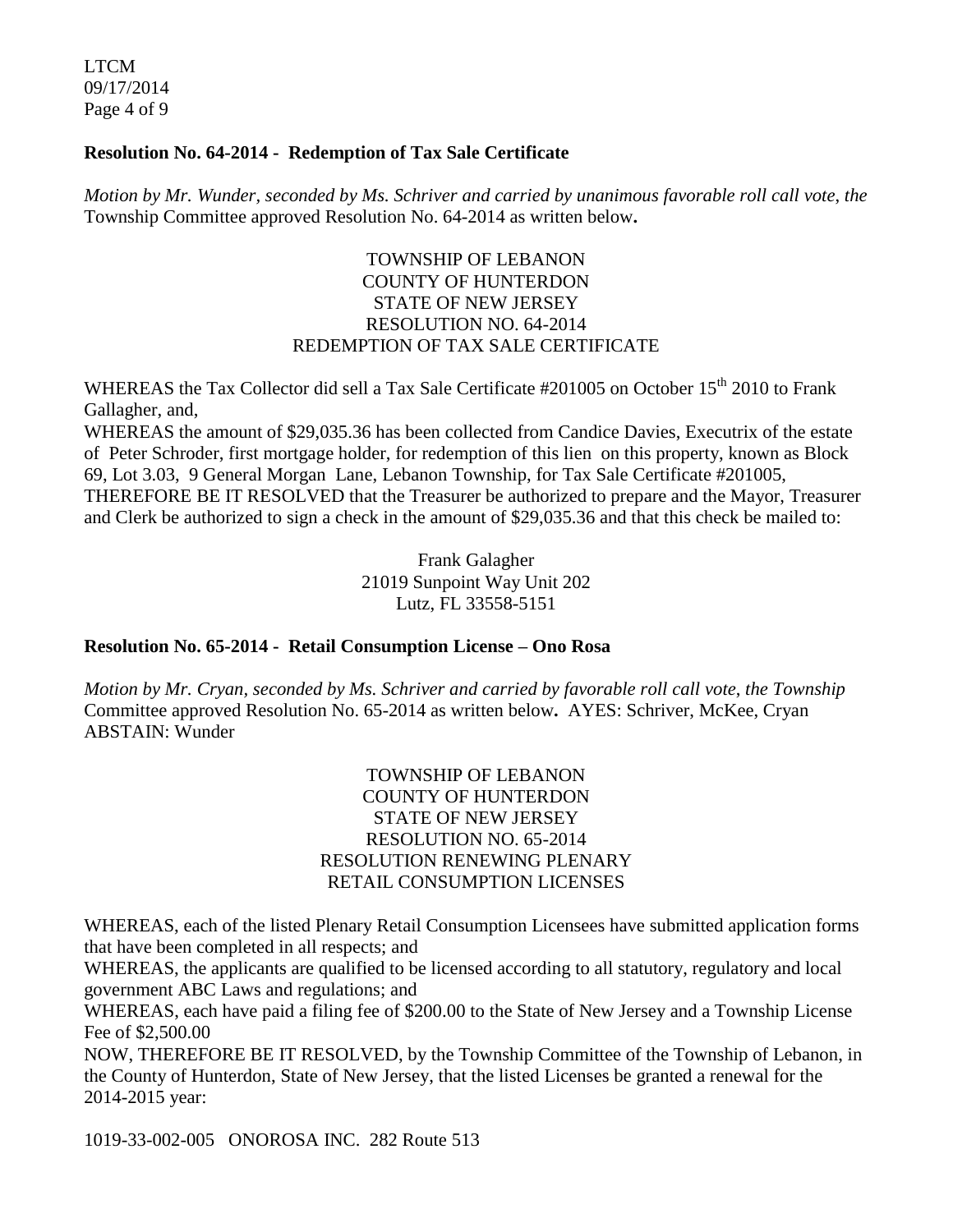LTCM 09/17/2014 Page 5 of 9

### **Resolution No. 66-2014 - Participation in Hunterdon County Cooperative Pricing System**

*Motion by Mr. Wunder, seconded by Mr. Cryan and carried by unanimous favorable roll call vote*, *the* Township Committee approved Resolution No. 66-2014 as written below**.** 

## TOWNSHIP OF LEBANON COUNTY OF HUNTERDON STATE OF NEW JERSEY RESOLUTION NO. 66-2014 RESOLUTION AUTHORIZING THE TOWNSHIP OF LEBANON TO ENTER INTO A COOPERATIVE PRICING AGREEMENT

WHEREAS, N.J.S.A. 40A:11-11(5) authorizes contracting units to establish a Cooperative Pricing System and to enter into Cooperative Pricing Agreements for its administration; and WHEREAS, the County of Hunterdon, hereinafter referred to as the "Lead Agency" has offered voluntary participation in a Cooperative Pricing System for the purchase of goods and services;

WHEREAS, on September 17, 2014 the governing body of the Township of Lebanon, County of Hunterdon, State of New Jersey duly considered participation in a Cooperative Pricing System for the provision and performance of goods and services;

NOW, THEREFORE BE IT RESOLVED as follows:

#### **TITLE**

This RESOLUTION shall be known and may be cited as the Cooperative Pricing Resolution of the Township of Lebanon

#### **AUTHORITY**

Pursuant to the provisions of *N.J.S.A. 40A:11-11(5)* the Mayor and Clerk is hereby authorized to enter into a Cooperative Pricing Agreement with the Lead Agency.

### CONTRACTING UNIT

The Lead Agency shall be responsible for complying with the provisions of the *Local Public Contracts Law (N.J.S.A. 40A:11-1 et seq.)* and all other provisions of the revised statutes of the State of New Jersey.

#### EFFECTIVE DATE

This resolution shall take effect immediately upon passage.

#### **OLD BUSINESS**

#### **Maintenance of Old Spruce Run Turnpike**

Mayor McKee stated that letters were sent to the property owners on Old Spruce Run Turnpike Road informing them that going forward the Township may not provide snowplowing and maintenance services on the roadway. The residents were invited to attend this meeting to state their concerns. A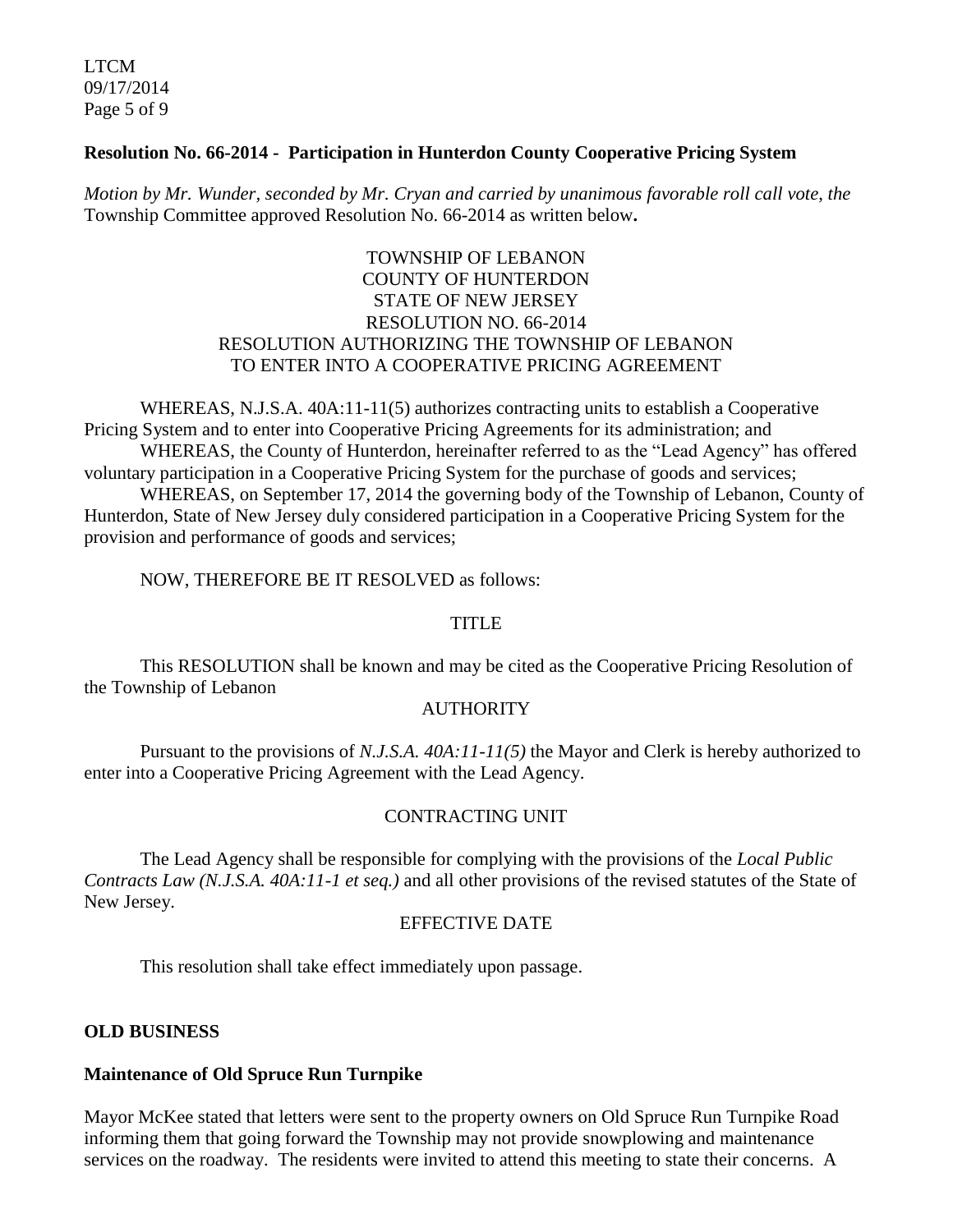LTCM 09/17/2014 Page 6 of 9

few residents were in attendance at the meeting. Attorney Cushing stated that the Township Engineer determined that there were no deeds or dedications to the Township for the roadway. This led the Township to believe that they do not own the road. The only way to determine who owns the road is to have a title search conducted, which can be costly.

Mayor McKee stated that the ownership of the road was looked into by the Tax Assessor and the Engineer and it was determined that the Township does not own the road. Mayor McKee noted that the Township does not plow private roads in the Township and questioned if the Committee would be setting a precedent in plowing Old Spruce Run Turnpike Road. Mayor McKee informed Mr. Schembari that he made valid points in his letter which need to be considered before the Committee can make a final decision.

Mr. Bob Stevenson, a veteran who attends veteran gatherings at Gen Vac, stated that the property line is the Old Route 31. Mr. Stevenson asked if the Township owns the road due to the fact that it has maintained it for years. Attorney Cushing stated that this is not the case as the Township does not have the right to take someone's property.

Attorney Cushing's thought is that the road is possibly in the State right of way.

Ms. Schriver feels that the Committee should relook at the issue and reconsider.

Mr. Schembari stated that when he received the letter he felt abandoned and would like the Committee to steer him in the right direction.

Mayor McKee stated that he feels that more research should be done and background information should be gathered before making a decision.

Attorney Cushing suggested having the Township Engineer look to the State to see if the land is located in the right of way.

## **Cell Tower**

Mr. Wunder asked for update on a letter from Sprint regarding the cell tower lease.

Attorney Cushing stated that a letter was received from Sprint stating that they believe that the date for the commencement of rent should be April of 2014, when the lease was signed by the Township. Further discussion will be held in executive session.

### **NEW BUSINESS**

### **Blue Acres Demolition of State Properties – Notice of Award**

Mayor McKee stated that the Blue Acres Demolition of State Properties, Notice of Award, pertains to 139 Raritan River Road, Block 19 Lot 16. The NJDEP Blue Acres program has acquired the flood damaged property. The program requires that the existing structures on property must be demolished and that the site be reverted to its natural state. Through a Memorandum of Understanding, between the NJDEP and Lebanon Township, the Township bid the demolition work and the apparent low bidder was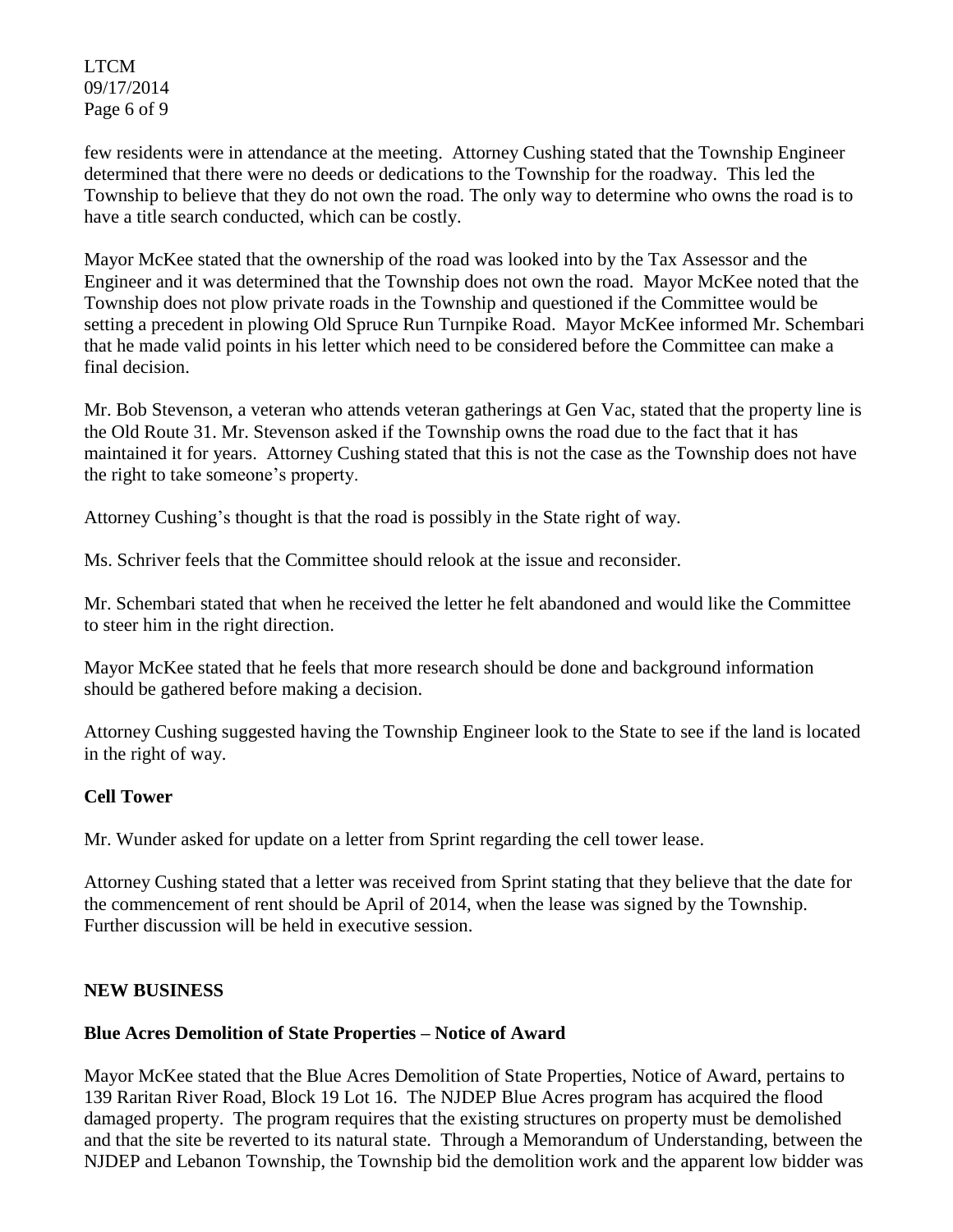LTCM 09/17/2014 Page 7 of 9

KDP Developers Inc. of Stewartville NJ, at a cost of l3,800.00. The State provided the Township with a purchase order, issued to KDP Developers, which serves as a contract between the State and the contractor. The Township, as the administrator of the contract, is required to officially issue a Notice of Award to the developer.

*Motion by Ms. Schriver, seconded by Mr. Cryan and carried by unanimous favorable roll call vote*, *the* Township Committee authorized the issuance of the NJDEP Blue Acres contract to KDP Developers Inc. and authorized the Mayor to sign.

## **Resignation of LTEOS Member**

*Motion by Ms. Schriver, seconded by Mr. Cryan and carried by unanimous favorable roll call vote*, *the* Township Committee accepted the resignation of Kirk Petrik from the LTEOS with regret.

## **LTEOS Request for a Member Appointment**

*Motion by Mr. Wunder, seconded by Mr. Cryan and carried by unanimous favorable roll call vote*, *the* Township Committee appointed Deborah Goodsite to the LTEOS to fill Kirk Petrik's unexpired term.

Mr. Warren Newman stated that at the last LTEOS meeting another member stepped down from their position. The Commission is looking for a possible replacement at this time.

## **PRESENTATION OF VOUCHERS**

Committee Members provided a description of vouchers exceeding \$1000.00.

*Motion by Ms. Schriver, seconded by Mr. Wunder and carried by unanimous favorable roll call vote, the* Township Committee approved the September 17, 2014 bill list in amount of \$681,316.83.

## **CORRESPONDENCE**

a. Tax Collector's Report for the Month of August 2014

## **PUBLIC COMMENTS**

*Motion by Mr. Wunder, seconded by Mr. Cryan and carried by unanimous favorable roll call vote, the* Township Committee opened the public comment portion of the meeting at 7:42 p.m.

Mr. Victor Hoffman stated that he noticed that the meeting minutes of August 20, 2014 were tabled two meetings in a row and asked if there a problem with them. Mayor McKee stated that there were lengthy discussions at the meeting and the Deputy Clerk is attempting to finalize the minutes from the audio.

Mr. Hoffman asked if Old Spruce Run Turnpike Road will still be maintained until a decision is made by the Committee. Mr. Cryan stated that he will speak with Mr. Gabriel and let him decide.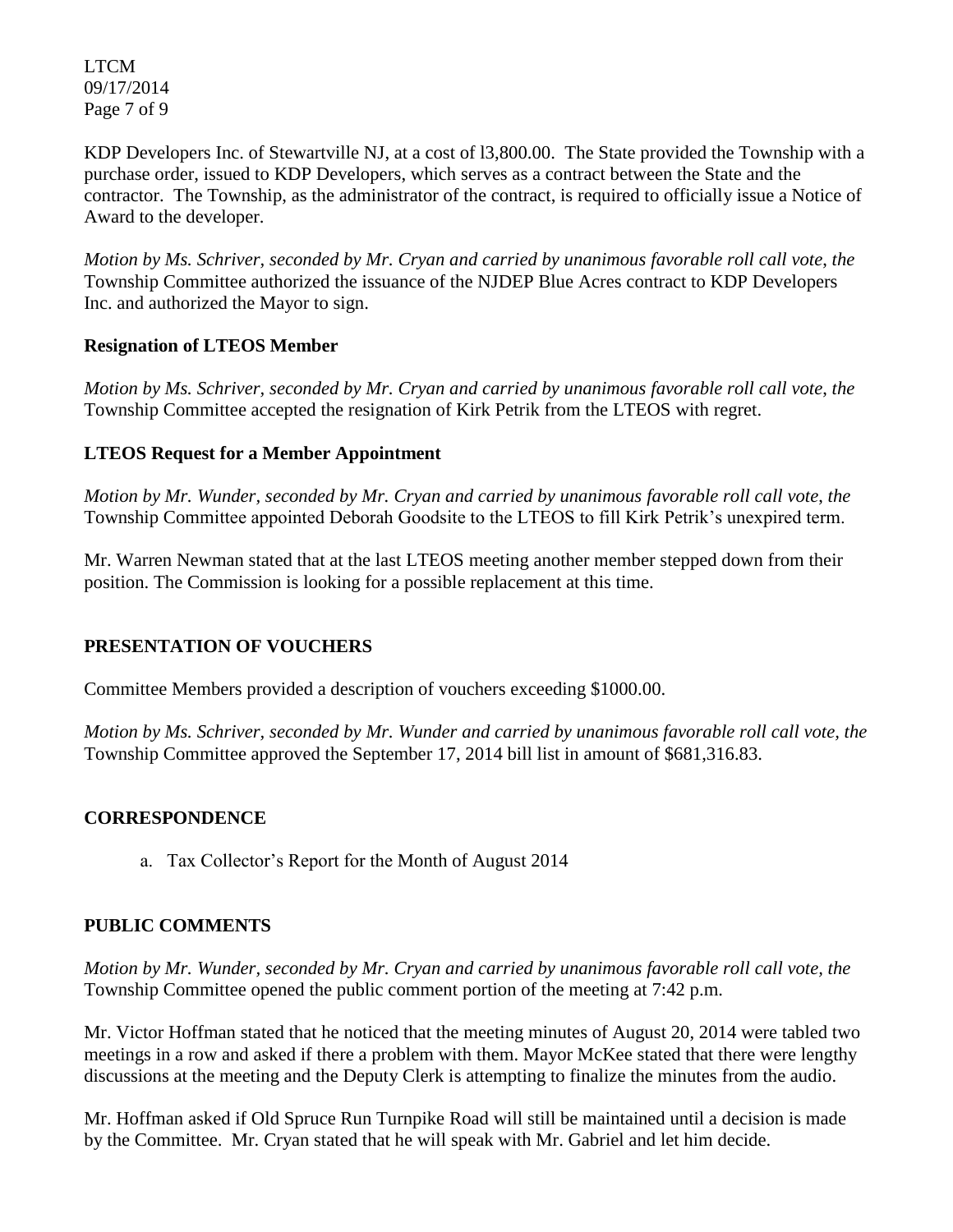LTCM 09/17/2014 Page 8 of 9

Mr. Hoffman stated that when he passed the area of Old Spruce Run Turnpike Road he saw the State cutting the grass islands in between the road and Route 31.

*Motion by Ms. Schriver, seconded by Mr. Cryan and carried by unanimous favorable roll call vote, the* Township Committee closed the public comment portion of the meeting at 7:47 p.m.

### **Resolution No. 67-2014 –Executive Session**

*Motion by Mr. Cryan, seconded by Mr. Wunder and carried by unanimous favorable roll call vote, the* Township Committee approved Resolution No. 67-2014 and convened in executive session at 7:48 p.m.

## TOWNSHIP OF LEBANON COUNTY OF HUNTERDON STATE OF NEW JERSEY RESOLUTION NO. 67-2014 RESOLUTION AUTHORIZING EXECUTIVE SESSION

WHEREAS, the Open Public Meetings Act; *N.J.S.A.* 10:4-6 *et seq*., declares it to be the public policy of the State to insure the right of citizens to have adequate advance notice of and the right to attend meetings of public bodies at which business affecting the public is discussed or acted upon; and

WHEREAS, the Open Public Meetings Act also recognizes exceptions to the right of the public to attend portions of such meetings; and

 WHEREAS, the Mayor and Committee find it necessary to conduct an executive session closed to the public as permitted by the *N.J.S.A*. 40:4-12; and

 WHEREAS, the Mayor and Committee will reconvene in public session at the conclusion of the executive session;

 NOW, THEREFORE, BE IT RESOLVED by the Mayor and Committee of the Township of Lebanon, County of Hunterdon, State of New Jersey that they will conduct an executive session to discuss the following topic(s) as permitted by *N.J.S.A*. 40:4-12:

\_\_\_\_\_\_A matter which Federal Law, State Statute or Rule of Court requires be kept confidential or excluded from discussion in public (Provision relied upon:

\_\_\_\_\_\_\_\_\_\_\_\_\_\_\_\_\_\_\_\_\_\_\_\_\_\_\_\_\_\_\_\_\_\_\_\_\_\_\_\_\_\_\_\_\_\_\_\_\_\_\_\_\_);

\_\_\_\_\_\_A matter where the release of information would impair a right to receive funds from the federal government;

\_\_\_\_\_\_A matter whose disclosure would constitute an unwarranted invasion of individual privacy; X A collective bargaining agreement, or the terms and conditions thereof (Specify contract: \_\_\_\_\_\_\_\_\_\_\_\_\_\_\_\_\_\_\_\_\_\_\_\_\_\_\_\_\_\_\_\_\_\_\_\_\_\_\_\_\_\_\_);

X A matter involving the purpose, lease or acquisition of real property with public funds, the setting of bank rates or investment of public funds where it could adversely affect the public interest if discussion of such matters were disclosed; Real Estate Acquisitions; **Diana Glass Property**

Tactics and techniques utilized in protecting the safety and property of the public provided that their disclosure could impair such protection;

\_\_\_\_\_\_Investigations of violations or possible violations of the law;

 X Pending or anticipated litigation or contract negotiation in which the public body is or may become a party; (The general nature of the litigation or contract negotiations is**: Zoning Matter/Centurion/Cellco**

 Professional Service Contracts\_\_\_\_\_\_. The public disclosure of such information at this time would have a potentially negative impact on the municipality's position in the litigation or negotiation;